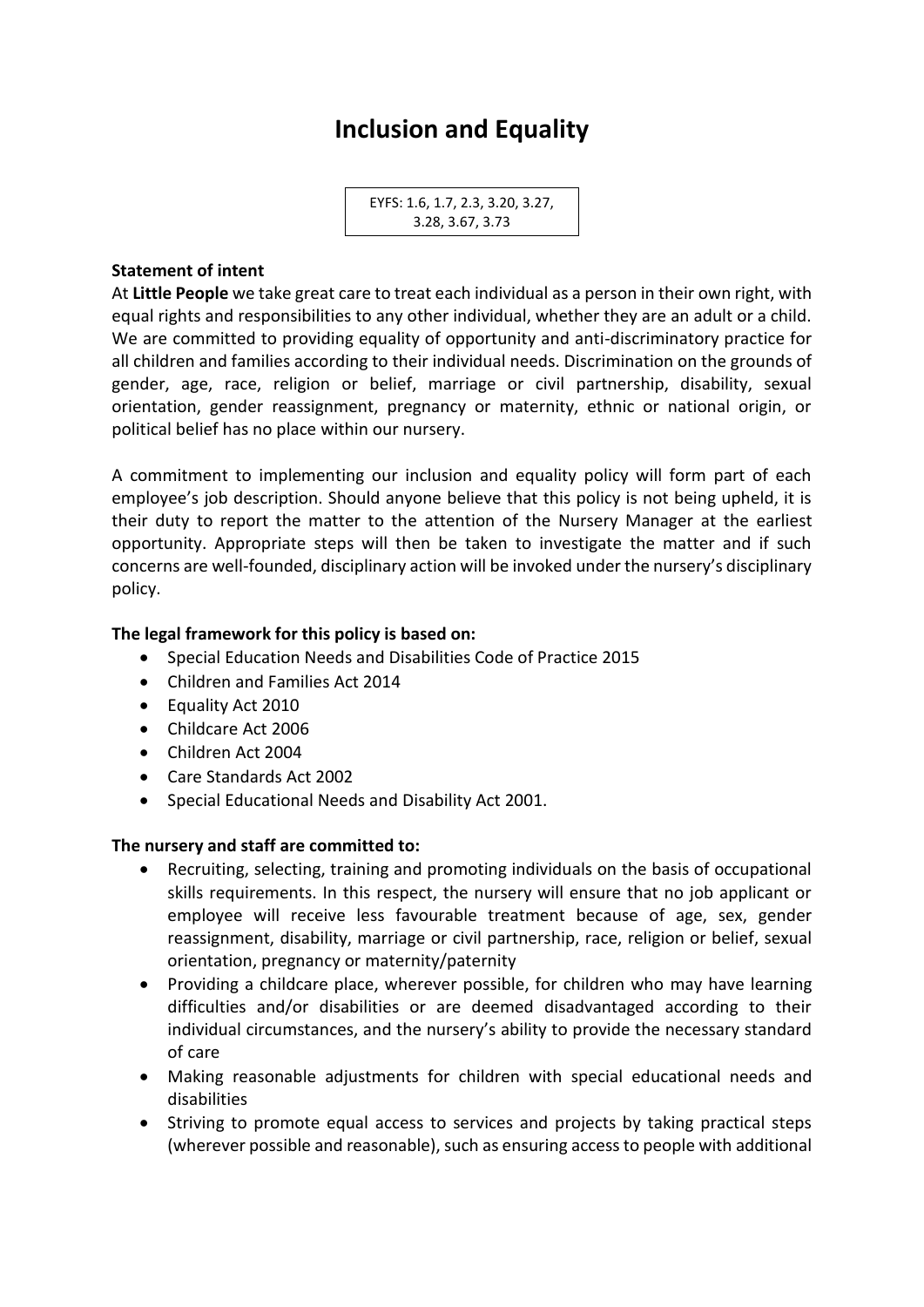needs and by producing materials in relevant languages and media for all children and their families

- Providing a secure environment in which all our children can flourish and all contributions are valued
- Including and valuing the contribution of all families to our understanding of equality, inclusion and diversity
- Providing positive non-stereotypical information
- Continually improving our knowledge and understanding of issues of equality, inclusion and diversity
- Regularly reviewing, monitoring and evaluating the effectiveness of inclusive practices to ensure they promote and value diversity and difference and that the policy is effective and practices are non-discriminatory
- Making inclusion a thread which runs through the entirety of the nursery, for example, by encouraging positive role models through the use of toys, imaginary play and activities, promoting non-stereotypical images and language and challenging all discriminatory behaviour (see dealing with discriminatory behaviour policy).

## **Admissions/service provision**

The nursery is accessible to all children and families in the local community and further afield through a comprehensive and inclusive admissions policy.

The nursery will strive to ensure that all services and projects are accessible and relevant to all groups and individuals in the community within targeted age groups.

### **Recruitment**

Recruitment, promotion and other selection exercises such as redundancy selection will be conducted on the basis of merit, against objective criteria that avoid discrimination. Shortlisting should be done by more than one person if possible.

All members of the selection group will be committed to the inclusive practice set out in this policy and will have received appropriate training in this regard.

Application forms will be sent out along with a copy of the equal opportunities monitoring form. Application forms will not include questions that potentially discriminate on the grounds specified in the statement of intent.

Vacancies should generally be advertised to a diverse section of the labour market. Advertisements should avoid stereotyping or using wording that may discourage particular groups from applying.

At interview, no questions will be posed which potentially discriminate on the grounds specified in the statement of intent. All candidates will be asked the same questions and members of the selection group will not introduce nor use any personal knowledge of candidates acquired outside the selection process. Candidates will be given the opportunity to receive feedback on the reasons why they were not successful.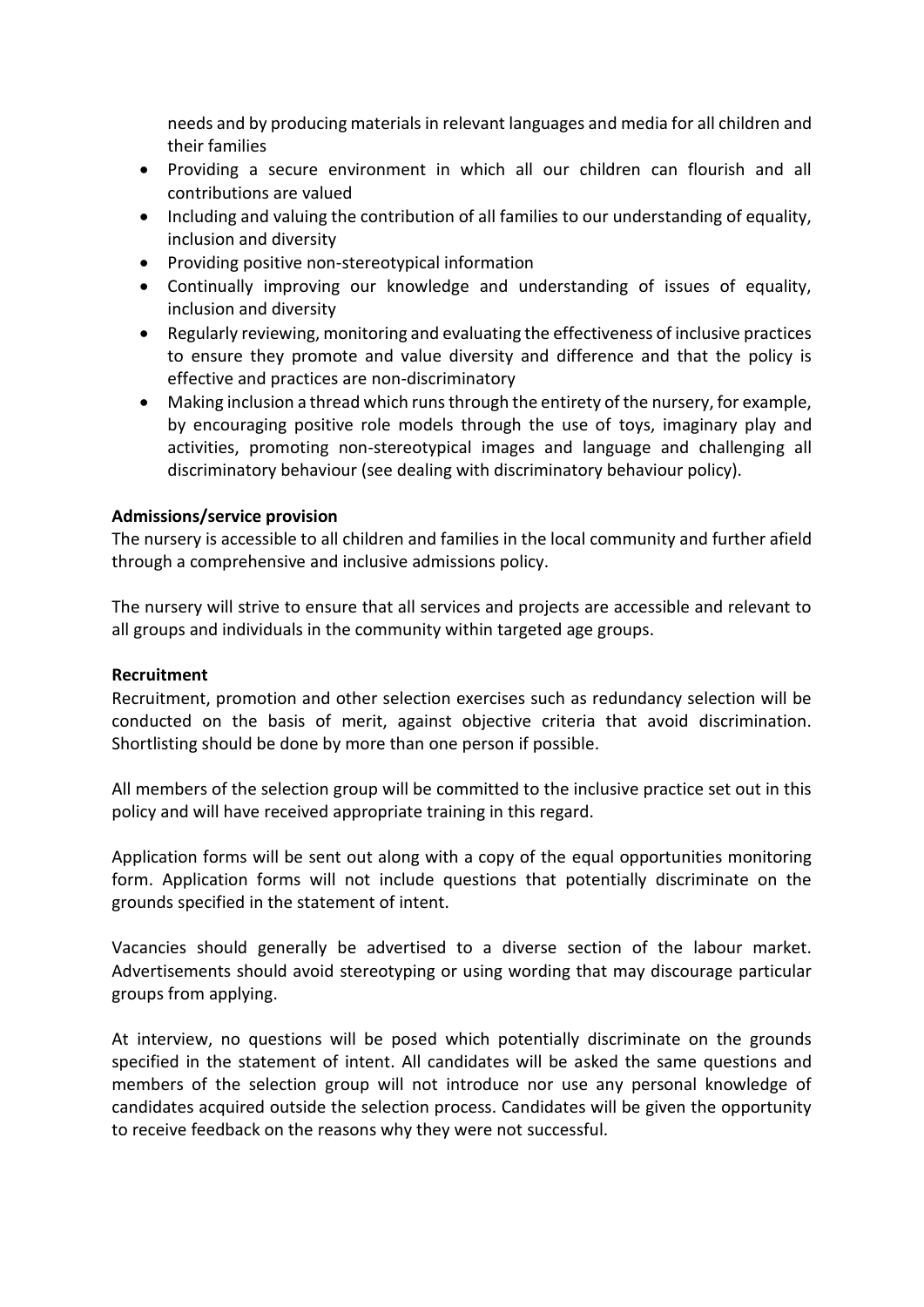Under the Equality Act 2010 you can only ask questions prior to offering someone employment in the following circumstances:

- You need to establish whether the applicant will be able to comply with a requirement to undergo an assessment (i.e. an interview or selection test)
- You need to establish whether the applicant will be able to carry out a function that is intrinsic to the work concerned
- You want to monitor diversity in the range of people applying for work
- You want to take positive action towards a particular group for example offering a guaranteed interview scheme
- You require someone with a particular disability because of an occupational requirement for the job.

## **Staff**

It is the policy of **Little People** not to discriminate in the treatment of individuals. All staff are expected to co-operate with the implementation, monitoring and improvement of this and other policies. All staff are expected to challenge language, actions, behaviours and attitudes which are oppressive or discriminatory on the grounds specified in this policy and recognise and celebrate other cultures and traditions. All staff are expected to participate in equality and inclusion training.

Staff will follow the 'Dealing with Discriminatory Behaviour' policy where applicable to report any discriminatory behaviours observed.

### **Training**

The nursery recognises the importance of training as a key factor in the implementation of an effective inclusion and equality policy. All new staff receive induction training including specific reference to the inclusion and equality policy. The nursery will strive towards the provision of inclusion, equality and diversity training for all staff on an annual basis.

### **Early learning framework**

Early learning opportunities offered in the nursery encourage children to develop positive attitudes to people who are different from them. It encourages children to empathise with others and to begin to develop the skills of critical thinking.

### **We do this by:**

- Making children feel valued and good about themselves
- Ensuring that all children have equal access to early learning and play opportunities
- Reflecting the widest possible range of communities in the choice of resources
- Avoiding stereotypical or derogatory images in the selection of materials
- Acknowledging and celebrating a wide range of religions, beliefs and festivals
- Creating an environment of mutual respect and empathy
- Helping children to understand that discriminatory behaviour and remarks are unacceptable
- Ensuring that all early learning opportunities offered are inclusive of children with learning difficulties and/or disabilities and children from disadvantaged backgrounds